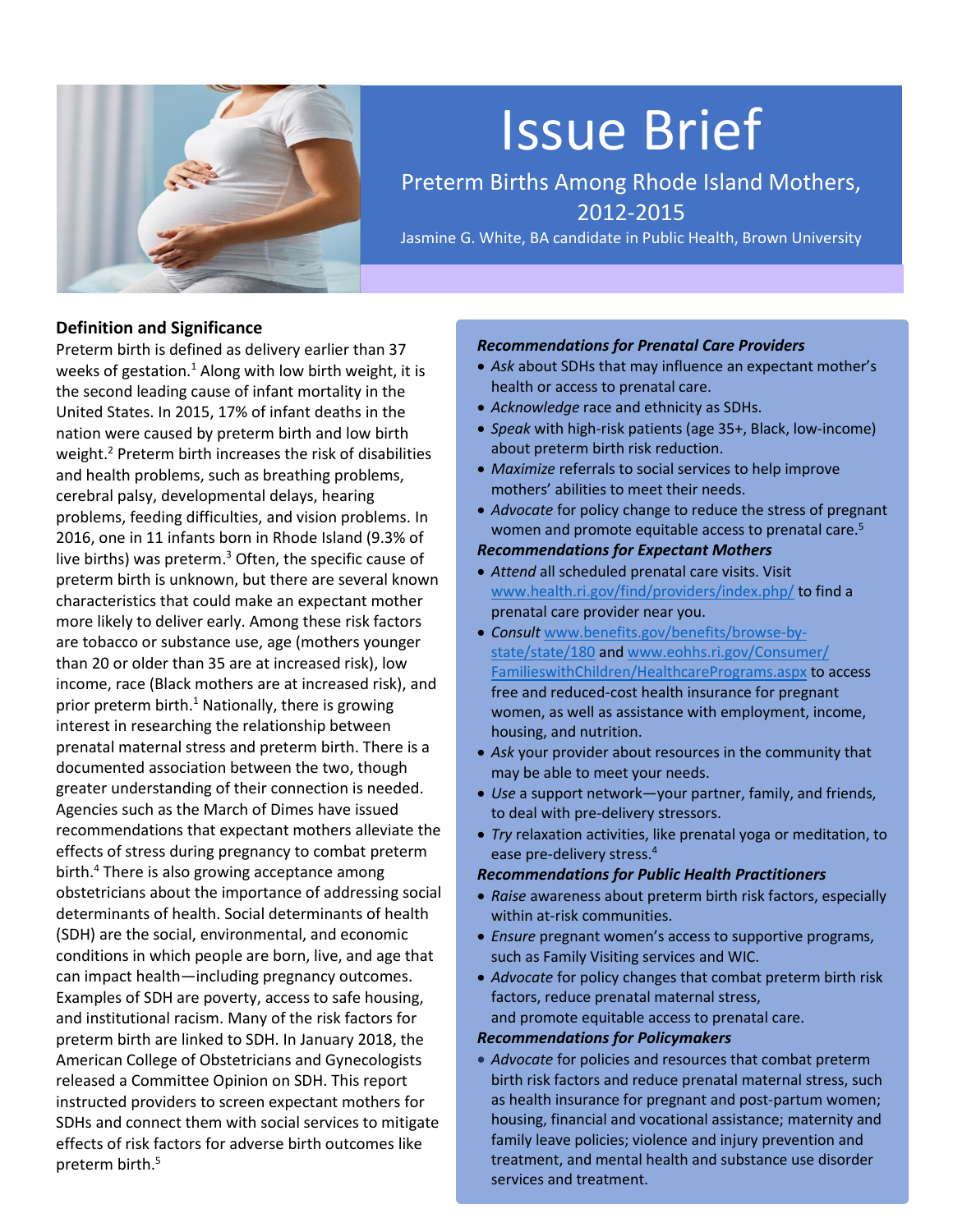# **Rhode Island Pregnancy Risk Assessment Monitoring System (PRAMS)**

The goal of the PRAMS survey is to improve the health of mothers and infants by providing accurate data to a wide audience. The Rhode Island PRAMS program is conducted through a collaboration between the Rhode Island Department of Health (RIDOH) and the Centers for Disease Control and Prevention (CDC), and surveys about 1,900 recent mothers per year. Responses are weighted to be representative of women who delivered a live infant in Rhode Island from 2012-2015. More information is available on the PRAMS website.<sup>6,7</sup>

## **Methods**

In this brief, preterm birth prevalence was calculated using the number of gestational weeks prior to delivery—either less than 37 weeks of gestation (preterm) or 37 or more weeks of gestation (term). This brief analyzes the prevalence of preterm birth across several demographic factors—maternal age, race, ethnicity, income, and health insurance status. Two potential risk factors are given special interest in this brief: number of prenatal care visits and maternal experience of stressful life events (SLEs). The number of prenatal care visits was categorized as either up to eight visits, nine to 11 visits, or 12 or more visits. Lastly, 14 SLE questions assessed maternal exposure to a range of stressors in the year prior to delivery. These life events include a close family member becoming ill and going to a hospital; divorce or separation from a partner; moving to a new address; experiencing homelessness; one's or one's partner's job loss; a cut in work hours or pay for oneself or one's partner; separation from one's partner due to military or work obligations; arguing with one's partner more than usual; one's partner saying that he or she does not want one to be pregnant; having problems paying the rent, mortgage, or other bills; incarceration of oneself or one's partner; a close friend or family member having a drinking or drug problem; and the death of a close friend or family member. This brief defines maternal stress as the number of SLEs reported by a respondent—no SLEs; one or two SLEs; three to five SLEs; and six or more SLEs.



## **Demographic Characteristics, 2012-2015**

The overall prevalence of preterm birth among Rhode Island mothers was 8.3% (95% CI: 7.7% - 8.9%) from 2012 to 2015. Demographic characteristics significantly (p-value less than .05) associated with preterm birth were maternal race, maternal income, and maternal health insurance status. (Figure 1).

- Black mothers had a higher prevalence of preterm birth than mothers of other racial groups. Just more than 12% (12.2%) (95% CI: 9.5% - 15.6%) of Black mothers gave birth preterm, compared to 7.4% (95% CI: 6.6% - 8.2%) of White mothers and 6.8% (95% CI: 4.7% - 9.6%) of Asian mothers.
- Mothers with incomes of \$15,000 or less had a higher prevalence of preterm birth than their counterparts— 11.3% (95% CI: 9.7% - 13.1%) of these lowest-income mothers delivered preterm, compared with 7.1% (95% CI: 5.4% - 9.3%) of mothers with incomes of \$29,001 - \$44,000, and 6.9% (95% CI: 5.8% - 8.2%) of those with incomes more than \$74,000.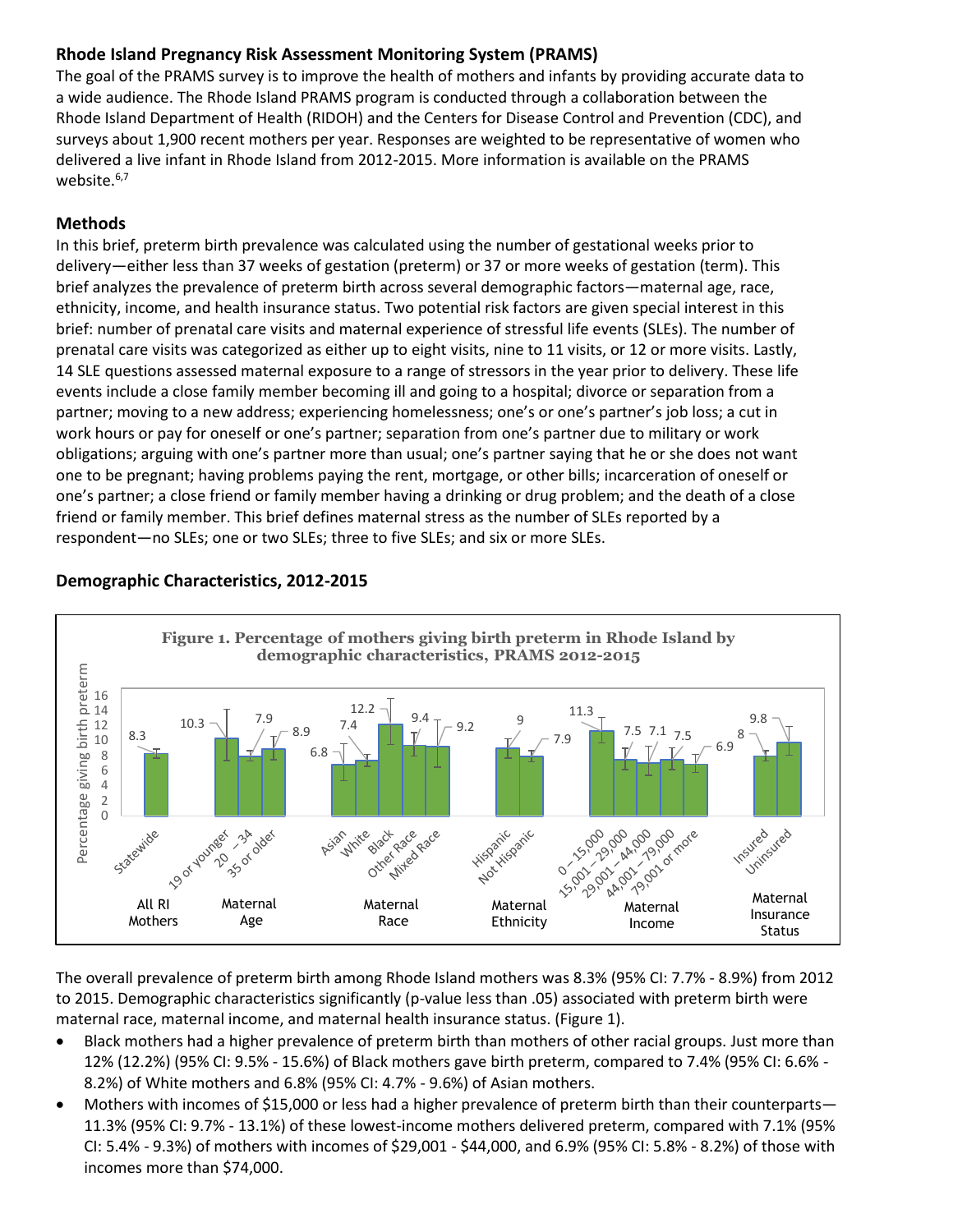• Uninsured mothers had a higher prevalence of preterm birth than mothers with health insurance—9.8% (95% CI: 8.1% - 11.9%) of uninsured mothers gave birth preterm, compared with 8.0% (95% CI: 7.3% - 8.7%) of insured mothers.

# **Risk Factors**

Number of prenatal visits and maternal experience of SLEs were also significantly (p-value less than .05) associated with preterm birth.



Mothers with up to eight prenatal care visits were more likely than those with more visits to deliver preterm (Figure 2).

• 24.4% (95% CI: 20.4% - 28.9%) of mothers with eight or fewer prenatal care visits gave birth preterm. This is more than four times the preterm birth prevalence of mothers with 12 or more prenatal visits, of whom only 5.5% (95% CI: 4.8% - 6.4%) gave birth preterm. 10.7% (95% CI: 9.2% - 12.3%) of mothers with nine to 11 visits gave birth preterm.



Mothers with more SLEs in the year before delivery were more likely to deliver preterm (Figure 3).

• 7.2% (95% CI: 6.2% - 8.4%) of mothers who reported no SLEs gave birth preterm; 8.0% (95% CI: 7.1% - 9.0%) of those who reported one or two SLEs gave birth preterm; and 9.1% (95% CI: 7.8% - 10.6%) of those who reported three to five SLEs gave birth preterm. Of those who reported six or more SLEs—12.2% (95% CI: 9.0% - 16.4%) gave birth preterm.

# **Discussion and Conclusions**

These data suggest that the previously documented association between prenatal maternal stress and preterm birth exists among Rhode Island mothers. An increased risk of preterm birth for Black and low-income mothers noted in national studies was also apparent in the Rhode Island population. This brief highlights two additional Rhode Island-specific preterm birth risk factors: lack of insurance and low number of prenatal care visits.

To reduce the prevalence of preterm birth in Rhode Island, policymakers and public health advocates should advocate for directing resources toward these at-risk groups, where the prevalence of preterm birth is far